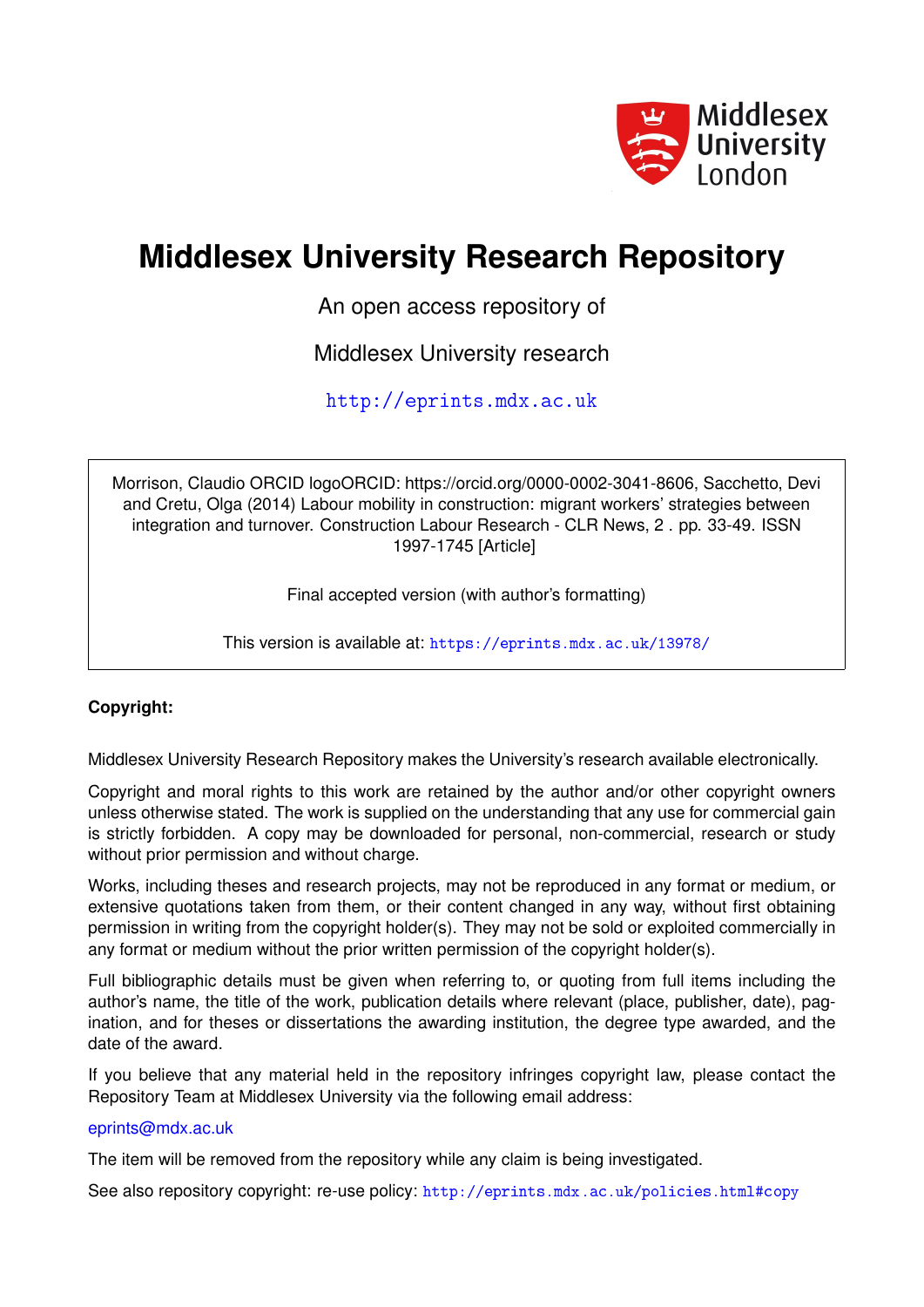Claudio Morrison c.morrison@mdx.ac.uk Devi Sacchetto devi.sacchetto@unipd.it Olga Cretu O.Cretu@mdx.ac.uk

**.** 

## **CLR News The Lives and Work of migrant Workers**

*CLR - European Institute for Construction Labour Research - www.clrnews.org 2/2014: pp. 33-49*

## **Labour mobility in construction: migrant workers' strategies between integration and turn-over**

The construction industry historically is characterised by high levels of labour mobility favouring the recruitment of migrant labour. In Europe migrant workers made up around 25% of overall employment in the EU sector<sup>1</sup> and similar if not higher figures existed for the sector in Russia<sup>2</sup>. The geo-political changes of the 1990s have had a substantial impact on migration flows, expanding the pool of labour recruitment within and from the Post-socialist East but also changing the nature of migration. The rise of temporary employment has raised concerns about the weakness and isolation of migrant workers and the concomitant risk of abuses<sup>3</sup>. Migrant workers though cannot be reduced to helpless victims of state policies and employers' recruitment strategies. Findings of the research presented here unveil how they meet the challenges of the international labour market, the harshness of debilitating working conditions and the difficult implications for their family life choices.

The research consists of ethnographic fieldwork and in-depth interviews with Moldovan and Ukrainian construction workers and key experts based in Italy, Russia and Moldova<sup>4</sup>. Fieldwork has been carried out to investigate informal networks, recruitment mechanisms and

<sup>1</sup> Stawinska, A. (2010). The EU-27 construction sector: from boom to gloom. *Eurostat: Statisitics in Focus, 7*, 1-7: http://epp.eurostat.ec.europa.eu/cache/ITY\_OFFPUB/KS-SF-10-007/EN/KS-SF-10-007-EN.PDF

<sup>&</sup>lt;sup>2</sup> Zayonchkovskaya, Zh. A., Mkrtchyan, N. & Tyuryukanova, E. (2009). Rossiya pered vyzovami immigracii [Russia facing the challenges of immigration]. In Zayonchkovskaya, Zh. A., Vitkovskaya G. S. (Eds.),

Postsovetskie Transformacii: otrazhenie v migraciyakh [Post-Soviet Transformations: Effects on Migrations] (pp. 9-62). Moscow, Russia: Adamant. (p. 34)

<sup>3</sup> EFBWW study - Temporary migrant workers in the construction industry in the EU. *CLR-News* 4/2013.

 $<sup>4</sup>$  In-text citations for interview data will be provided in this order: expert interviews are fully anonymised and</sup> will provide information about institution/place/year of interview; materials from interviews with worker respondents will be citied in this fashion first name/place/year.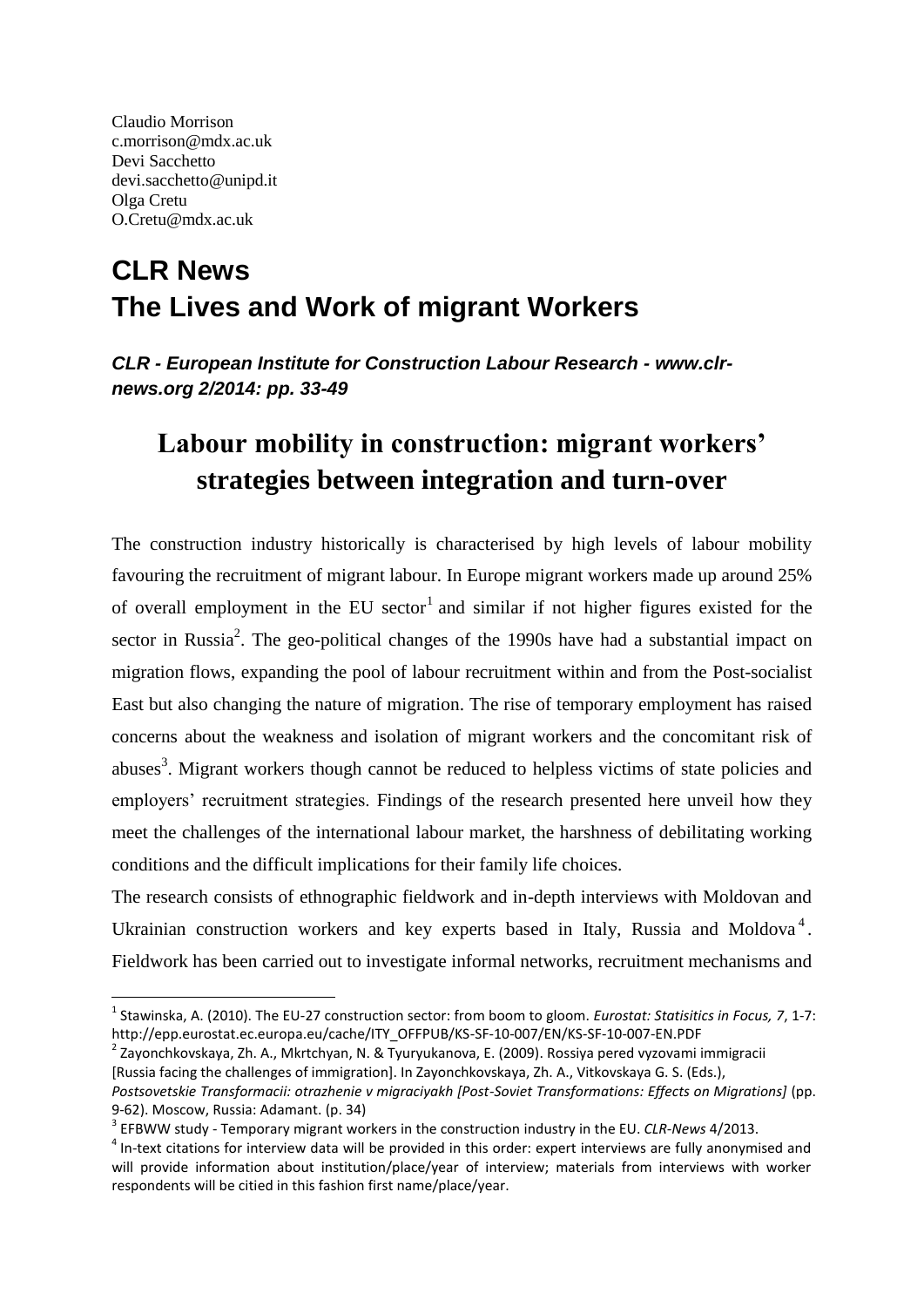employment conditions to establish their impact on migration processes. Migrant trajectories reveal the rationale behind short-haul and temporary migration strategies as well as the present limitations of integration in host countries. Migrant workers' individual forms of resistance prove unable to overcome the constraints imposed by states, employers and intermediaries, yet their accounts show how policies aimed at their protection require greater alignment with their practices and expectations.

### **Migration, mobility and turn over in Europe**

 $\overline{a}$ 

In the last twenty years, two distinctive migration systems have developed in Europe, one in the enlarged EU the other in the former Soviet Union<sup>5</sup>. In both areas, the construction sector has been the primary beneficiary of migrant labour inflows. The institutional processes affecting these geo-political areas have long appeared diverging, with integration and promotion of free movement in the West contrasted with fragmentation and instability in the FSU. Yet, socio-economic dynamics have been remarkably similar, inspired by neo-liberal notions of the centrality of the 'market'. Post-socialist countries in 'transition' to capitalism have been subjected to 'shock therapies' prescribing large scale liberalisation and privatisation at the expense of workers' rights and representation<sup>6</sup>. EU enlargement, despite its apparent economic successes, has pursued the marketization of employment relations with equal determination, leading to a decoupling of labour rights from salaried work which has represented the cornerstone of citizenship in modern Europe<sup>7</sup>. Income inequality, as a result, has grown dramatically between and within countries. Employers have taken advantage of the cheapening of labour through outsourcing and delocalisation. In industries such as construction, agriculture and personal services, characterised by immobility and seasonality, the precarious employment of migrant labour has prevailed. This notwithstanding, labour mobility has not proved solely the outcome of structural changes introduced by capital and states. Workers in post-socialist countries, among others, have responded to decline in wages, employment security and welfare provisions with 'exit' strategies, generating high levels of labour turnover. Employers have responded by expanding the areas of recruitment and modifying recruitment strategies, further sustaining migration flows. This process is evident in the formation of an international labour market supplying the European construction

<sup>&</sup>lt;sup>5</sup> Molodikova, I.( 2008). Patterns of East to West migration in the context of European migration systems. Possibilities and limits of migration control. *Demográfia* 51 (5): 5–35.

 $^6$  Upchurch, M., Croucher, R., Morrison, C. & Danilovich H. (2014) The Transformation of Work and Industrial Relations in the post Soviet bloc: 25 years on from *1989*. Work, Employment and Society, e-special issue, forthcoming.

<sup>7</sup> Meardi, G. (2012). *Social Failures of EU Enlargement: A case of Workers Voting with their Feet*. London, UK: Routledge.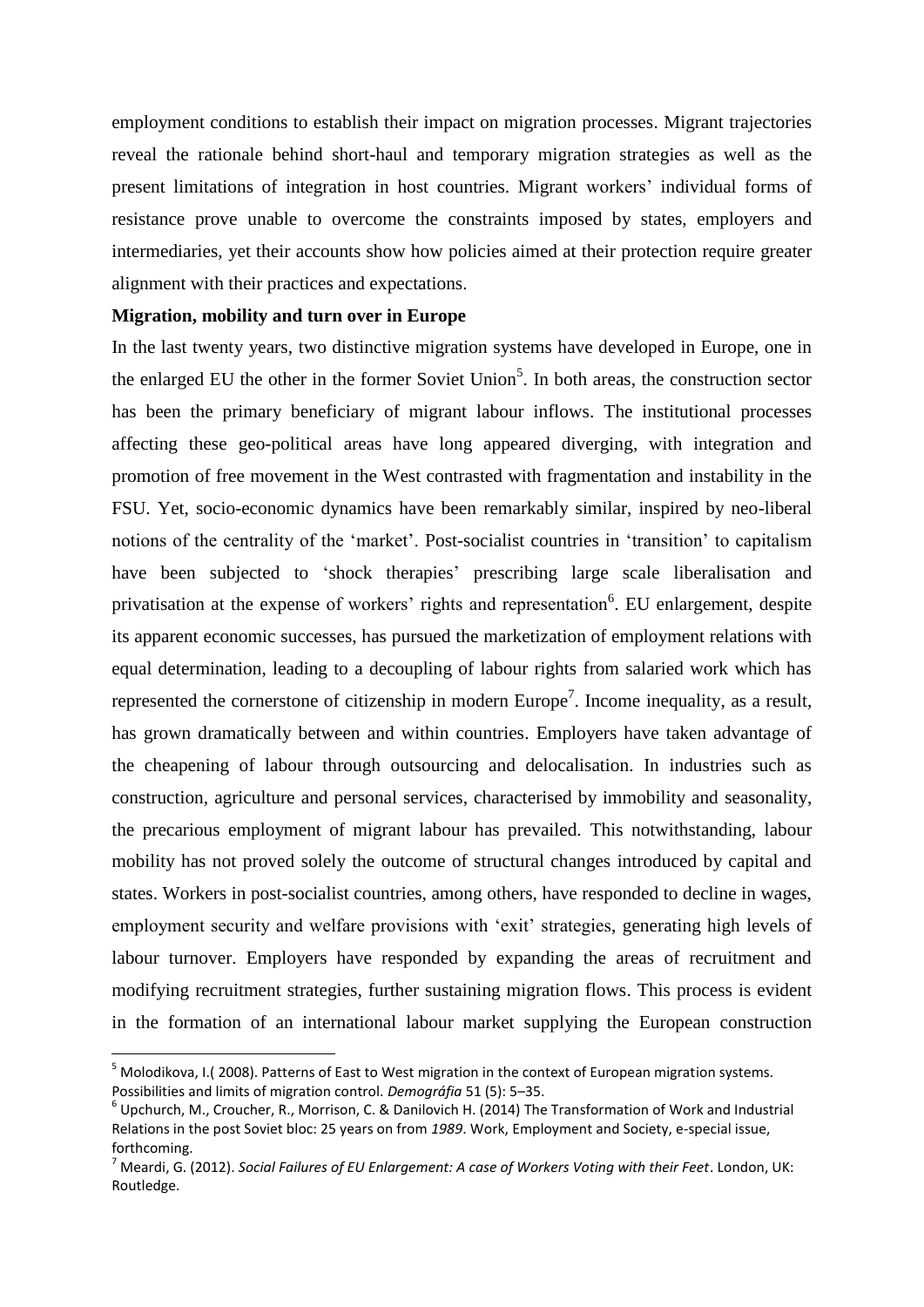industry. Here employers have designed tighter forms of control such as 'subcontracting and worker "posting". . . to protect themselves from legal liability, while isolating migrants from the economic and social norms of the host society<sup>8</sup>. These strategies prevail in northern European countries due to greater regulation. In the south, a large shadow economy has allowed informal methods of migration, recruitment and work to prevail<sup>9</sup>. There, the costs and difficulties of entry combined with expectations of legalisation and formal employment have so far favoured long term migration strategies. Workers can follow a path of integration but also taste its downside as migrant's discrimination and class relations call into question the myths about the West. In the former Soviet Union, a large grey area of economic activity also facilitates the informal employment and open discrimination of migrants.

Here labour migrants are prevalently FSU citizens entitled to a three months visa-free stay dependent on obtaining registration and work permit. Specific regulations for individual nationalities and fluctuations in the harshness of implementations have varied over the years $^{10}$ . Such arrangements have engendered a system of circular migration. The *propiska* regime, the compulsory residence to which access to welfare and legal jobs are tied, guarantees the exclusion of most migrants, including internal migrants, from contractual employments rights. Family ties, the large presence of Diasporas and a common language, among others, make sure Russia remains a primary destination for CIS migrants. In Russia too, research indicates that agency recruitment of teams from central Asia is replacing Moldovan and Ukrainian migration based on informal networks $<sup>11</sup>$ . Experts suggest that informal networks, which are</sup> held primarily responsible for abuses<sup>12</sup>, offer greater bargaining chances vis-à-vis agencies<sup>13</sup>. Another emerging feature is represented by the use of bogus self-employment, set to avoid employers' contractual obligations. This is widely reported in the EU.

In both areas, segmentation by nationality, migratory status and skills allows for the continuation of dividing tactics and enforcements of informal, often illicit, forms of employment. It is generally held that informal networks and regulations concur to heavily constrain workers' agency, leaving them exposed to fluctuating market conditions. The crisis

**.** 

<sup>&</sup>lt;sup>8</sup> Lillie, N. & Greer, I. (2007). Industrial Relations, Migration, and Neoliberal Politics: The Case of European Construction Sector. *Politics & Society, 35*(4), 551-581. (p. 552)

<sup>9</sup> Cremers, J. (2007). Self-employed and the Free Provision of Services. *European Institute for Construction Labour Research News, 2*, 34-47.

<sup>&</sup>lt;sup>10</sup> Rios, R. R. (Ed.) (2006). Migration Perspectives: Eastern Europe and Central Asia. Vienna, Italy: International Organization for Migration: http://www.iom.lt/documents/Migr.Perspectives-eng.pdf

<sup>&</sup>lt;sup>11</sup> Expert interview, Centre for Social and employment Rights, Moscow 2012

 $12$  Human Rights Watch (2009). "Are You Happy to Cheat Us?" – Exploitation of migrant construction workers in Russia. New York: http://www.hrw.org/sites/default/files/reports/russia0209web \_0.pdf

<sup>&</sup>lt;sup>13</sup> Expert interview. Russian Academy of Sciences, Moscow 2010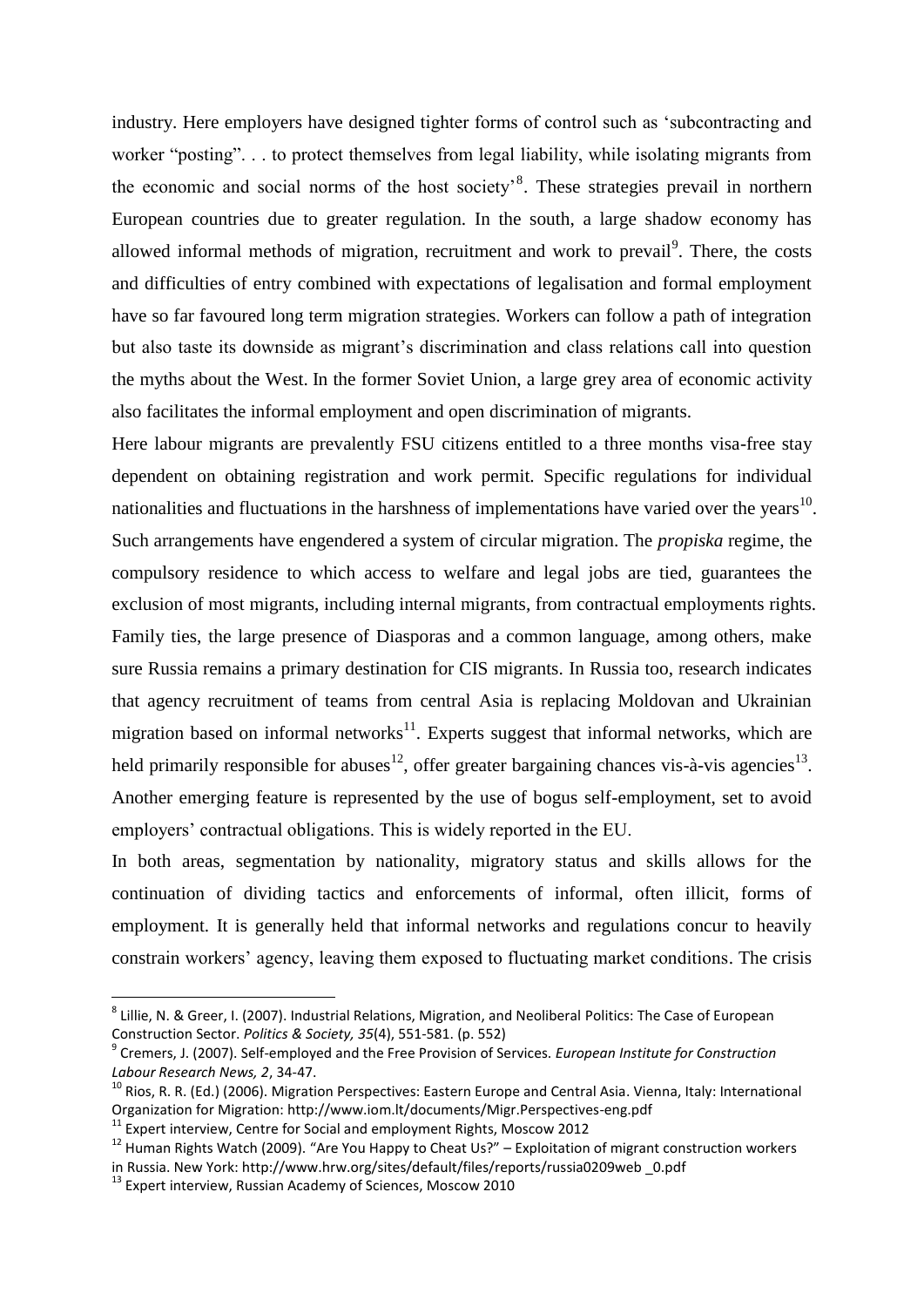has apparently further restricted options available to migrants, reducing them to survival tactics<sup>14</sup>. While appreciating structural constraints imposed by capitalist accumulation, this research has found some evidence of migrant workers' agency and resistance. Following the migrants' own trajectories across spaces, labour markets and workplaces the research explores their individual and collective forms of agency. The study unveils their **aspirations** and expectations and show how they translate into a wide variety of strategic options. Migrants' accounts also reveal how they perceive the structural differences between these two geo-political spaces.

#### **Moldovan and Ukrainian workers between East and West**

The recently constituted republics of Ukraine and Moldova are neighbouring countries with a population of respectively 47 and 4.3 million inhabitants. Constituent parts of the Russian empire and later the Soviet Union, their independence has emerged from the geopolitical earthquake following the collapse of the Union. They now stand as a contested borderland between new Europe and a smaller Russian Federation, marred by weak economies, fragile institutions and crippling foreign interferences. Their peculiar position makes for substantial and continuous migratory flows in both directions.

Migration from the region begins in the mid-1990s and has now reached considerable proportions: by prudent estimates there are now six to eight hundred thousand Moldovans and about two-three million Ukrainians working abroad. The experience of migration is popular in many households. In Moldova, about one third of families receive some kind of support from remittances<sup>15</sup>. Ukrainian migration affects directly up to 20% of the working age population but at household level the experience of migration involves about one third of the population. At home, migrants worked with very low monthly wages, respectively 50– 200€ in Moldova and 150–300€ in Ukraine, often without an employment contract.

#### **Migrant construction workers in Russia**

**.** 

Reports on international migration indicate that only a small proportion of Moldovan and Ukrainian migrants who work in Russia express a preference for permanent resettlement. Those who move to Russia are *na zarabotki*, which is understood as leaving temporarily one's place of residence in order to earn a living. In this "temporary" situation workers could live for years.

<sup>&</sup>lt;sup>14</sup> Krings, T., Bobek, A., Moriarty, E, Salamońska, J. & Wickham, J. (2011). From Boom to Bust: Migrant labour and employers in the Irish construction sector. *Economic and Industrial Democracy, 32*(3), 459-476.

<sup>&</sup>lt;sup>15</sup> Mosneaga, V. (2008). Circular migration of the population of the Republic of Moldova. Carim-East Explanatory Note 12/68. EUI and RSCAS.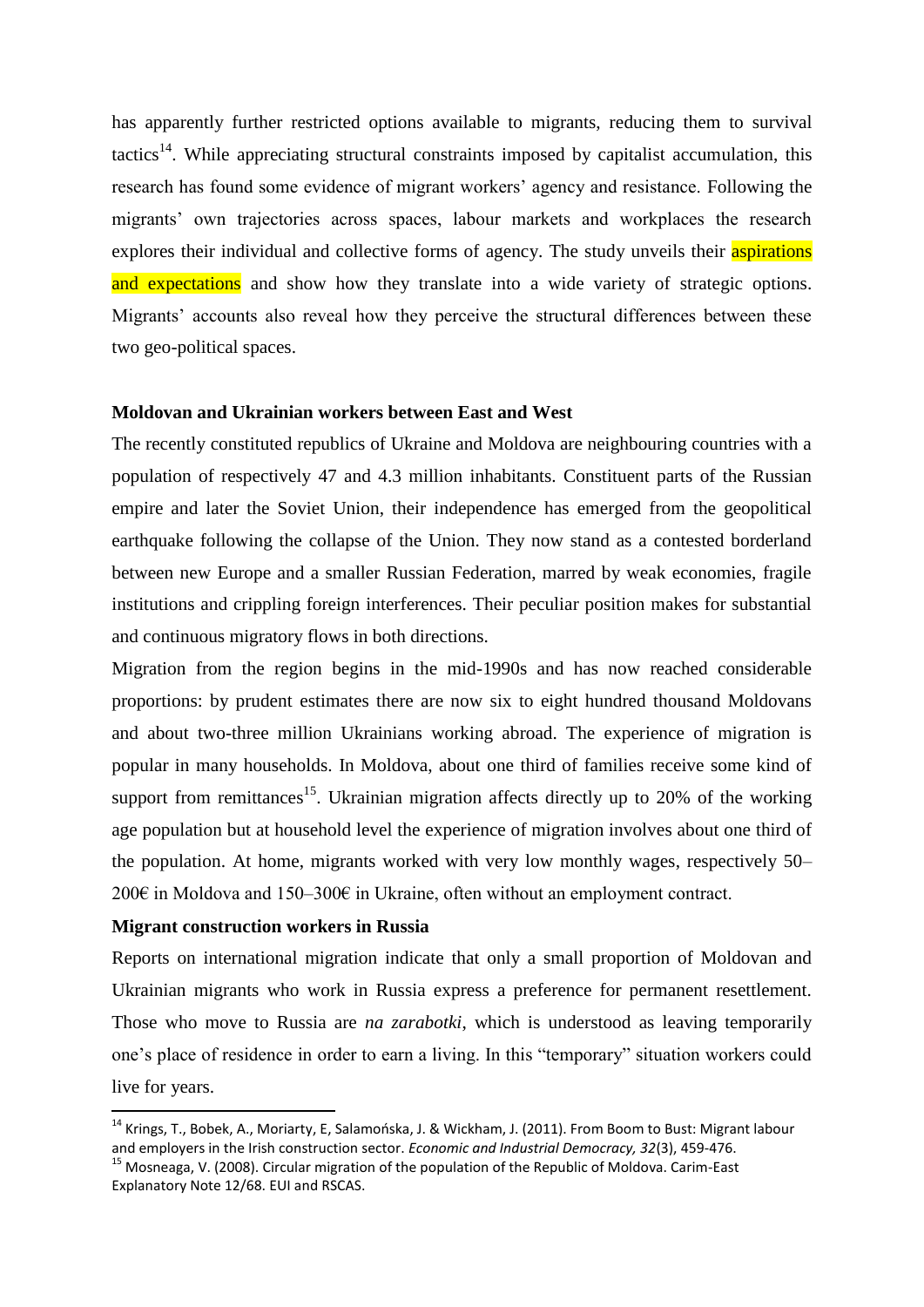*My family now is in Moldova. Well, temporarily – but you know what they say: 'there is nothing more stable than what is temporary'. . . I say it again – I left for a year or two and it is already six years.* (Arkady Moscow 2012)

Mobility to Russia is perceived as a "work trip" during which work performance is temporally concentrated, so that workloads and intensity are unusually high. Migrant workers indicate that family or friends either offered jobs or facilitated the search initiated by the respondent:

*My father and brother were on* zarabotki *on construction sites. In Russia, I went by myself: my friends work there*. (Stas, Cainari Station 2010)

Some respondents originally left for different jobs ("I first worked as a plumber in a company, then back home, then again in St. Petersburg I fitted fire alarms, then I worked as security guard," Roman, Pervomajsk 2010). Construction proved attractive, at least until the crisis, since it is better paid and more rewarding than some of the menial jobs mentioned above ("Every job has its wage: I went where they pay more", Roman, Pervomajsk 2010).

If family and friends act as facilitators, actual recruitment is carried out by intermediaries who work on site and are in direct contact with site managers or subcontractors. Once the migrant has been familiarised with the work and is acquainted with the bosses, he will await a call or seek an offer from them. On occasion, he can be required to recruit others and, over time, become a recruiter or brigade leader. This way, long chains of recruitment are constantly developed.

Most respondents are returning migrants, observing the three-month threshold set by the state and enforced by employers (Roman: "I work for 3 months then home for 2-3 weeks, bosses know"). This pattern allows the migrants to recuperate from an arduous job and the often dismal conditions afforded by life in barracks on isolated construction sites ("/.../morally and physically I could not tolerate it," Ivan, Pervomajsk 2010). It also proves highly advantageous for both business and the state. It allows the extraction of high productivity and maximum flexibility ("I would not have left if they kept paying; now it seems all right – they ask me back," Dyma, Pervomajsk 2010). Workers' accounts indicate the unsuitability of these forms of employment for long-term settlement and a stable family life. Issues most commonly raised concern the insecurity of job tenure, pay and career prospects due to the informal nature of the employment relationship as well as the hazardousness of the work.

#### **Employment, wages and working conditions in Russian construction**

Migrants universally report irregularities in their migrant status or employment position. As FCU citizens, since 2001 they are required to register for immigration, obtain a work permit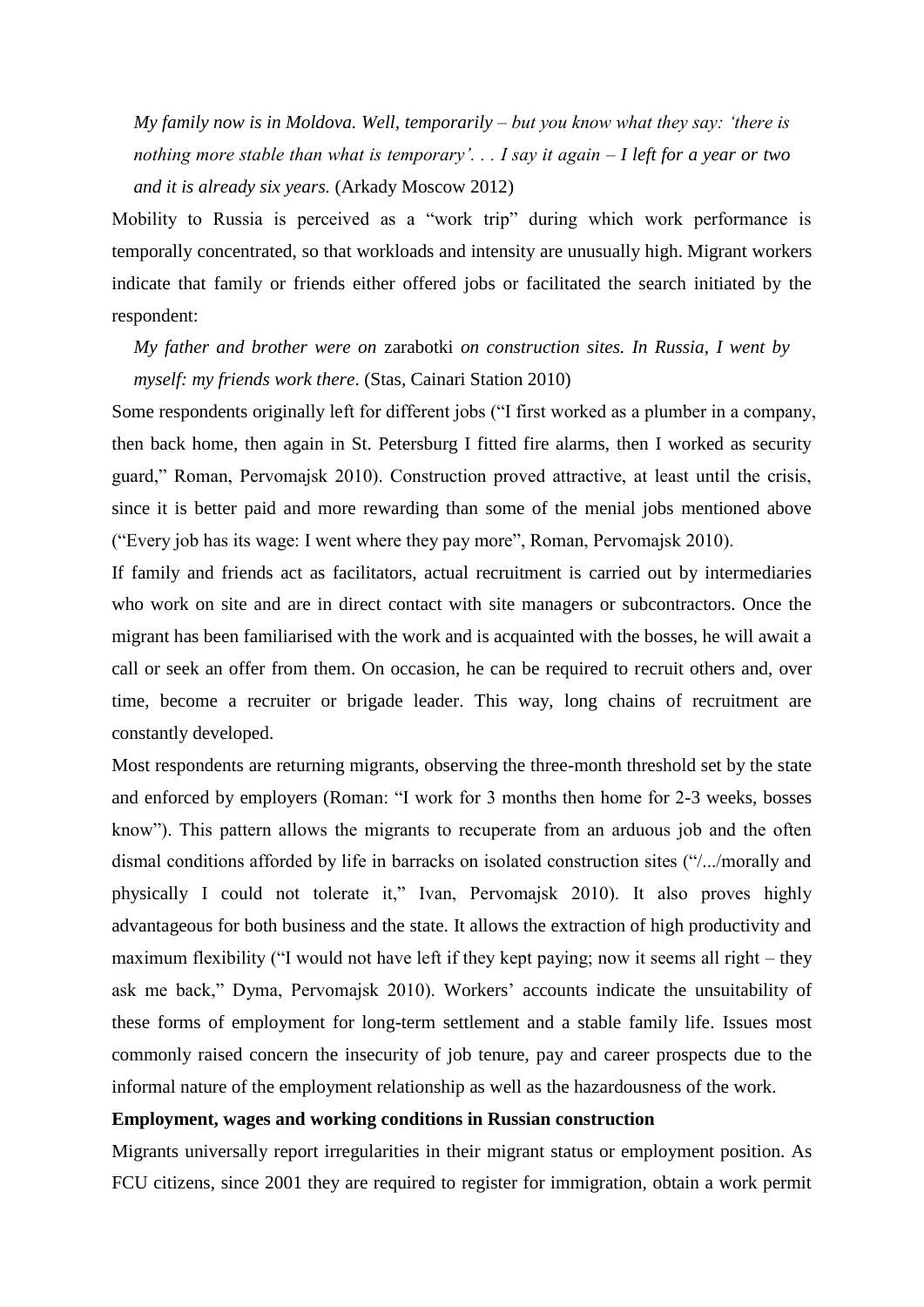and ideally an employment contract too. Most of them failed one or more of these stages. The risk of hefty penalties has put pressure on bosses and employees alike, yet resistance on the part of employers is still strong and sometimes sustained by the workers' interest in higher pay ("In Russia, I work without a contract. Even if I had a work permit, they employ without contract" Stas, Cainari station 2010). Even Russian nationals struggle to fing genuine employment, with actual pay and benefits matching the official paperwork. Viktor, a Russian from the Volga provinces who works for one of the 'safest' employers in Moscow (a protégée of the former mayor with a steady procurement portfolio) voices equally sceptical remarks:

*I am officially employed, yes, but it's a fraud! We never get holidays and as for sick leave they only allow it in serious cases, which are normally their fault anyway*. (Viktor, Navoloki 2010)

Informality means that the workplace is governed by custom rather than law and collective bargaining, resembling in many aspects the paternalistic and authoritarian management of the soviet shop floor but with less bargaining power for the workforce. Pay and working conditions can vary significantly depending on type of site, size of firm and skills of the individual employee. Nationality is the primary factor deciding occupation and its conditions. Piec-erate is the prevailing pay system ("The employer prefers hourly pay, but in general everybody goes for piece-rate", Slavic, Moscow 2010). Working time can stretch from a minimum of nine up to eleven hours per day. Late hours and weekend work do not generally garner extra pay, and workers often bargain over timetabling. Virtually all respondents report payment in cash by the manager, the brigade leader or even from fellow colleagues. Payments are made in stages with only small sums anticipated for expenses; therefore, disputes over wage arrears are common. Work organisation is based on small teams or brigades, often ethnically homogeneous, performing specific tasks under the supervision of a brigade leader. Workers' interviews portray him as the target of resentment – "Brigade leaders, who get paid for work but sit and smoke" (Slavik, Zalotiefka 2010) – but also as a leader of whom workers have high expectations: "We do not get paid holidays: it's the fault of the brigade leader – he could do much more for his brigade" (Andrei, Zalotiefka 2010).

The whole employment and work relationship hinges on intermediaries, but workers do not appear to be at the mercy of brigade leaders. They try to turn this volatile system to their advantage by differentiating and selecting recruitment networks and constantly bargaining over conditions. A 'good' intermediary has to prove himself by guaranteeing jobs and regular payments: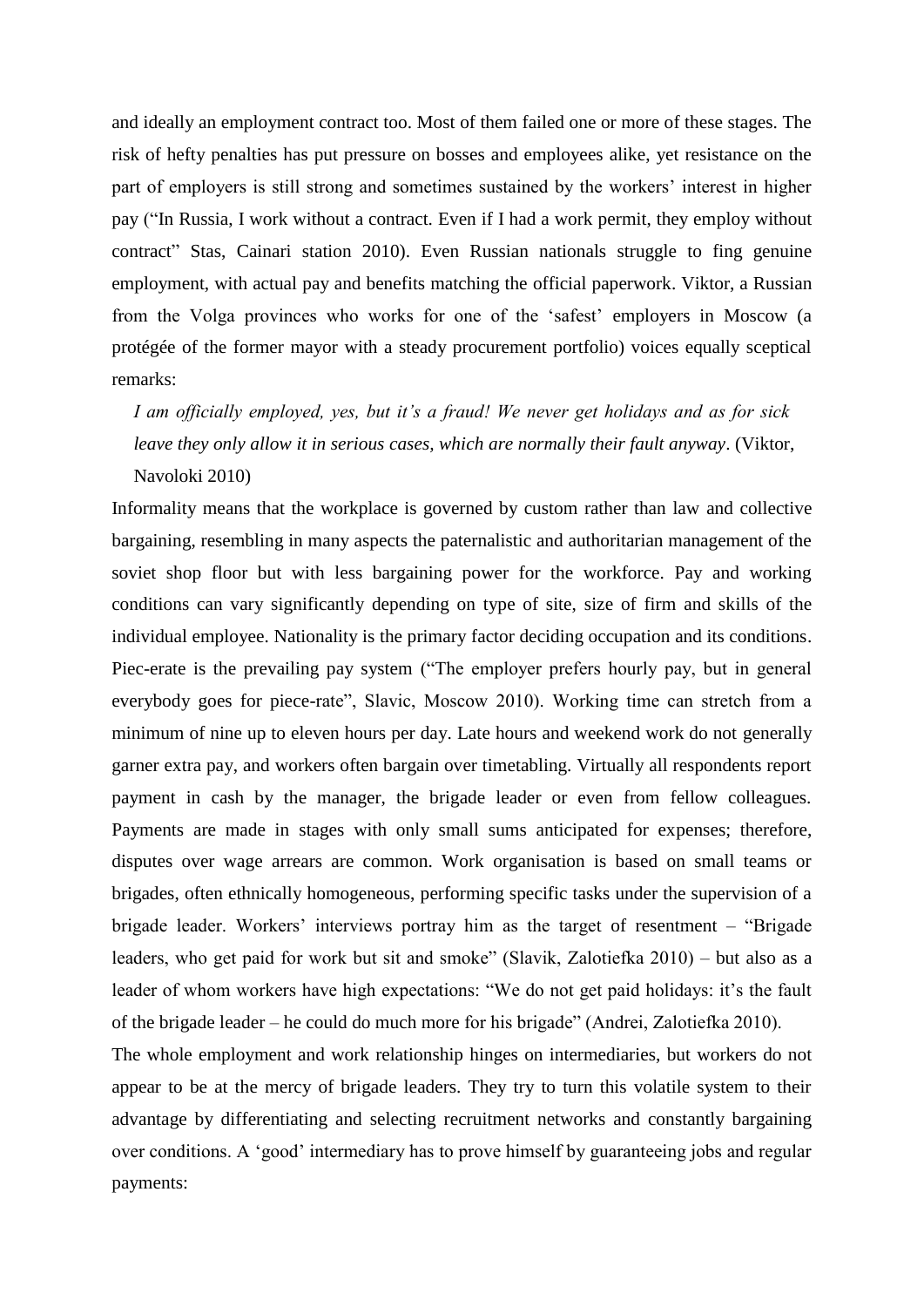*This is the way it works: there is a brigadier [i.e. gangmaster] who has long worked in the field. And people know that if you turn to him there's a job awaiting you. It is up to his intelligence and his ability to bargain whether people go to work with him or not. Wages are also his responsibility.* (Victorio Kishinev 2012)

Turnover, therefore, can be used by workers to their advantage. According to Professor Mukomel this has affected intermediaries, "Nowadays, they are interested in a stable market ..../this is decent form of employment relations, yet it exists as part of the shadow economy<sup> $16$ </sup>. The latter represent a stumbling block to reducing turnover. Issues of health and safety also continue to rate high among workers' concerns:

*Yes, it is heavy and dangerous work. [Safety equipment] gets in the way of working /.../ there were [fatal incidents], people fell off /.../ in 4 years 2 died: a guy just arrived, no induction, fell and crashed to the ground. Minor injuries are more frequent: often something falls down on someone's head, leg or hand and [the protective helmet] is uncomfortable, falls off all the time*. (Viktor, Navoloki 2010)

Finishing jobs are less heavy and dangerous than structural work; the construction site, though, is always described as being awash with risks, especially when working at heights. Workers' agency: between informal bargaining and further mobility

Despite the many constraints to which they are subjected, workers display acute awareness of their condition and try to act upon it either individually or in small groups. Grievances range from wage issues to working time and poor working and living conditions. The informal character of the employment relationship and the lack of union support mean that such bargaining occurs in a direct, often personalised fashion, with line managers on site. Roman explains: "There are no trade unions over there; in Europe they defend [workers]. Here they do not exist, if only we saw them" (Roman, Pervomajsk 2010). Slavic's account summarises the options normally open to workers to further their grievances:

*One morning the brigade leader calls the managing director, workers refuse to work because of unpaid wages/.../. Once he failed to do so and people started to quit. I went to his office/.../ and said: 'I demand to be paid'. He gave me only half of it. /.../You just go and take the wage yourself*. (Slavic, Moscow 2010)

Individual mobility between firms, jobs and ultimately countries, remains the most common strategy for addressing those issues. This raises the question of resettlement and family arrangements.

**.** 

<sup>&</sup>lt;sup>16</sup> Interview with expert, Sociology section of the Russian Academy of Sciences, RAS, Moscow 2010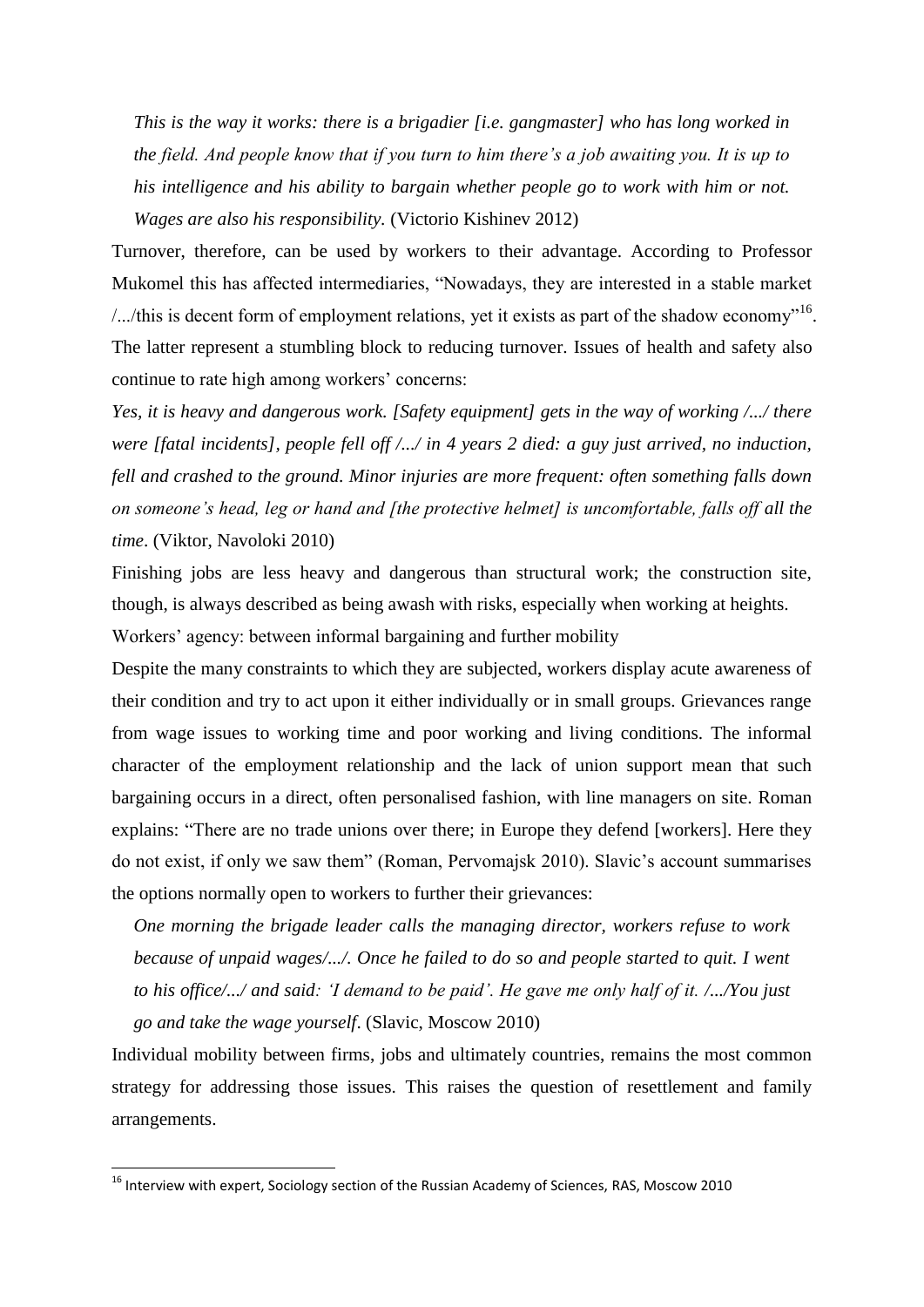#### **Circular migration and dilemmas of resettlement in Russia**

Migrant strategic options revolve around the need satisfactorily to combine employment and social life. Respondents, depending on their circumstances, develop a variety of option to answer this dilemma. The older generation who acquired family, home and profession in Moldova and Ukraine during soviet rule expects to sustain their social capital at home. They can return to low paid local jobs hoping for support from children or wives abroad. Among the younger generation, those who reject distant resettlement also exist, especially when locally married. They show interest in developing their own business or move into new professions. Most respondents, however, continue to travel. For them there are two options: the long and difficult process of moving to Russia or a more complex compromise. Mobility to Russia is favoured by the apparent homogeneity of rules governing work and everyday life in former Soviet countries. Permanent resettlement, though, is perceived as a different enterprise linked to hard-to-obtain access to secure and well remunerated jobs, public welfare and full residence rights. As for the latter option, this may consists in minimising shuttle work including easier destinations to southern Russia and Ukraine. Finally when options in the region are exhausted, those with connections or knowledge of the West begin to contemplate the longer step to 'far flung' destinations.

*Saint Petersburg is a cultural centre; there are friends asking me to go/.../My wife's in Italy – Bologna. Vicenza would be fine. Russia is a progressive country, it does not stand still. In Italy I can do everything. I do not have to go to Russia necessarily. I am not even sure whether to remain here or not*. (Tolik Cainari 2010)

The wide variety of geographic destinations contemplated by workers in their plans is certainly significant in terms of agency. Mobility in the East, therefore, does not simply mean engaging in survival strategies but entails a wide variety of options. More importantly, mobility appears the opposite to acquiescence or acceptance of life and working conditions offered to manual workers. In this way the reluctance to resettle in Russia, for example, can be reconsidered ("a passport makes no difference: Russians too work informally – the firm has no interest in having many formally employed" Dyma Pervomaisc 2010); in other words, the realisation that they will have it no better as workers elsewhere, if they moved permanently. Workers' aspiration to remain in their place of origin too should not be disregarded – it expresses a claim to the right to stay, behind which stand their unanswered social demands. The difficulty at finding a feasible answer to these demands therefore does not limit strategic options rather multiplies them. Workers, through direct experience and word of mouth, build up 'mental maps', detailing the financial and social costs of various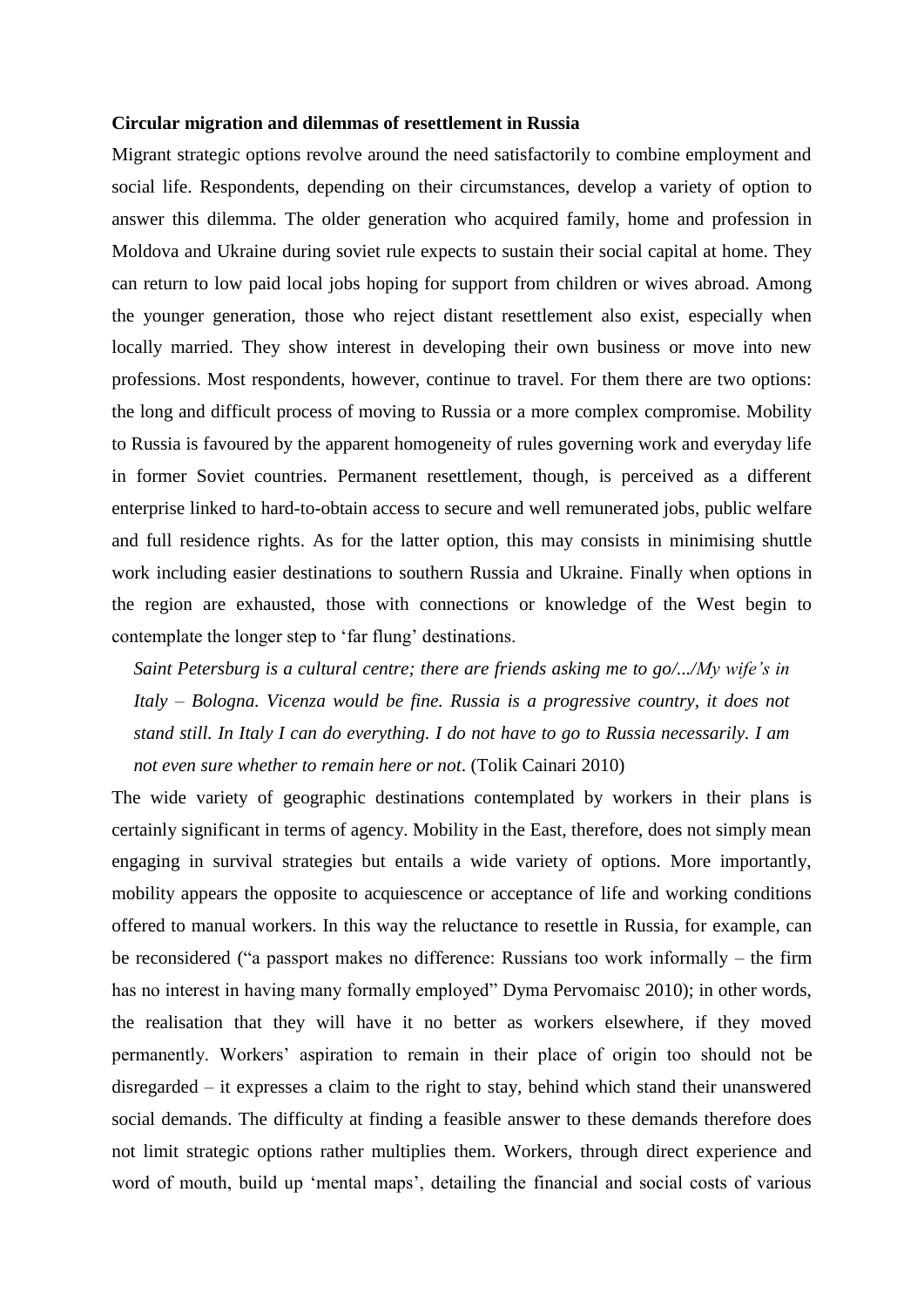destinations. In this way, they can regularly evaluate their position and compare between geographic options. The experience of migrant workers to Italy allows verifying to what extent the West, with its promises of integration, represents an altogether different experience rather than just another point on the migrant's map.

#### **Migrant construction workers in Italy**

Moldovans and Ukrainians have increasingly turned toward Western Europe where Italy represents the preferred destination for both man and women. Important factors influencing the choice of migrating to Italy are the presence of social networks, EU passport and language, for Romanic speaking Moldovans, and, sometimes, strong anti-communist sentiments. Moldovan and Ukrainian women are seen as prime movers in Italy, but most of our (male) respondents emigrated first.

Their accounts signal that migration to the West entails expectations for "stability", i.e. permanent resettlement to a place allowing them to "earn a living and live their lives". Stability contains the aspiration for development of both professional skills, and in this way of a "career", and of a life project. In general, stability at work implies continuity of employment and wage payments. Life projects are checked against opportunities in the labour market but also potentials for agency both in the workplace and the wider social environment. There is awareness though that such achievements, if any, come at the cost of sacrificing the web of family and communal relationships from back home and the rich cultural texture in which they are embedded.

Migration flows to Italy from the FSU are fairly recent and there is little evidence from interviews of recruitment structures but, as first migrants settled, chains facilitating mobility have grown. Earlier work experience in Russia is common, and reverse benchmarking, that is workers evaluating different work settings the same way businesses normally do, emerges from workers' accounts ("[In FSU] the discipline is harsher than in Italy or Spain /.../ let's say the boss is not only the chief, he feels like a king there" (Ivan, Padova, 2010). It also differs in that it is a financially and legally onerous enterprise, which generally implies a period of illegal stay. Family re-unification with spouses engaged in the much expanded private care sector is the only exception. Respondents refer invariably to the purchase of tourist visas, false residence permits or false passports as an entry device. Prices for such services vary considerably – from five hundred up to two thousands Euros. The debt burden forces migrant workers to accept irregular jobs to pay off their debts.

## **Employment and working conditions: from illegality to regularisation**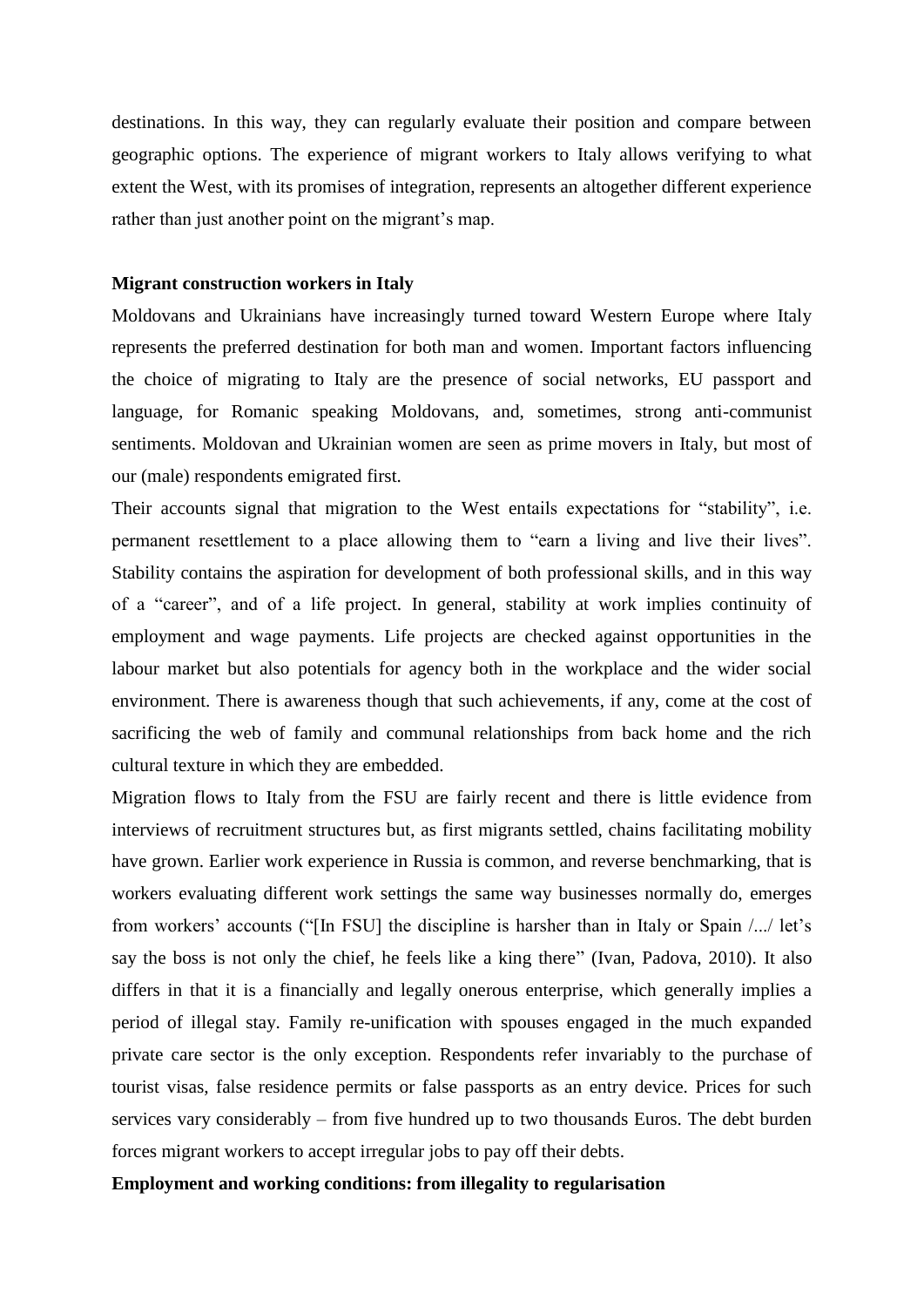Until 2007-8 finding an illegal job on a building site was a matter of days: "All people work in construction, because they find work more easily" (Sasha, Milan 2010). Migrant workers can easily move to where jobs are available, and selection for recruitment is carried out on the spot. Wages are initially very low, ranging from three to five Euros per hour, including transport but not meals. Working time ranges from nine to twelve hours, usually for six days a week. Initially, migrants will find work on construction sites through word of mouth, generally from other migrants. At busy times, recruiters are said to visit public locations, such as bars or squares, normally populated by migrants looking for journeymen. These jobs are poorly paid and normally without contract. This results in significant labour turnover as workers seek better conditions elsewhere. Undocumented migrants working illegally can easily be subjected to harsh working conditions and abusive management. Increasingly, migrant workers can find employment in small businesses run by their own country's nationals or other migrants. Recruitment is informal and relies heavily on language-related ties. In such cases, workers feel under particular pressure to perform because of personal trust bonds with intermediaries.

Regularisation of stay has an immediate effect on employment conditions and reduces turnover. Most commonly reported changes relate to formal employment, access to union services and reduced risk of abuse. Regularisation, they argue, may also lead to a reduction in working time. Outstanding issues remain, however, concerning the role of the trade union, work organisation and the extent of integration. The union is described by respondents as an organisation providing discrete services, rather than a tool to organise and defend their interests in the workplace.

*I am a union member from the very beginning /.../ When I need to fill up some forms I always go there; they are very kind all the time. If there is an issue with the employer though, I better deal with him directly, with the unions you never know how is going to come out*. (Stefan, Padua 2010)

As a result, workers are often left to fend for themselves in the workplace. Here, the contentious issue is represented by harsh discipline aimed at taxing production targets, augmented by ethnic segregation. In Italy, direct supervision prevails and strict discipline is imposed: "You can have a chat [with colleagues] but never stop moving; if you do, insults start flying at you" (Dyma, Padua 2010). Migrants with substantial work experience in both the East and Western countries exercise a sort of reverse benchmarking: "I got used to it in Portugal: 'you have to work all the time'. Even if you smoke, you always work" (Emiliu, Padua 2010). Ukrainians and Moldovans are also perceived and treated differently, exposing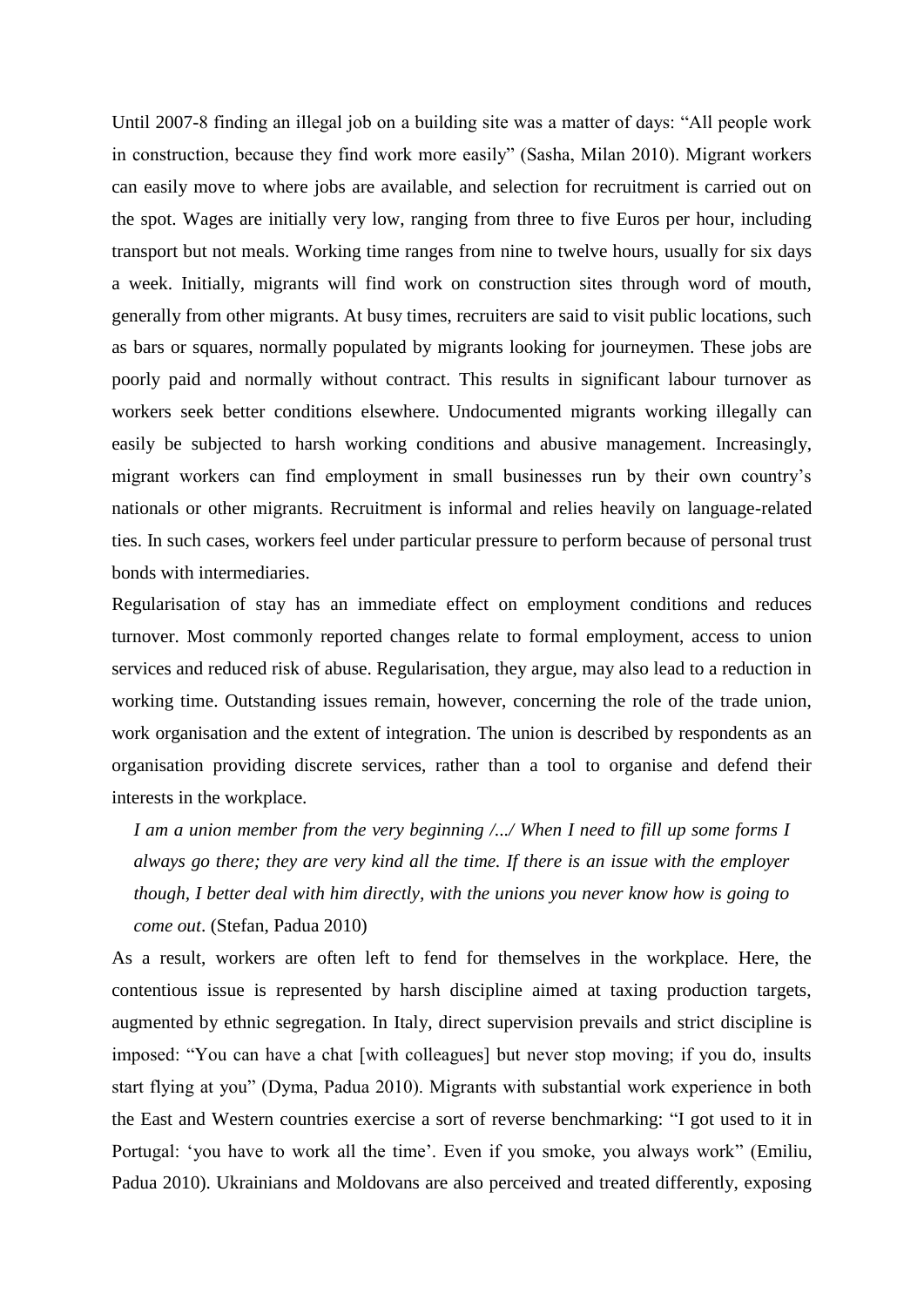the extent of occupational segregation by country of origin. The division of labour among different nationals in the construction sector both in Italy and in Russia is succinctly captured in a worker's sarcastic reply to the interviewer's questioning:

*Vasile: To build a house [in Russia], as we put it: the Tajiks dig, we [Moldovans] do the walls and Ukrainians handle the roof.*

*Interviewer: How would it be in Italy? Who is the digger here?* 

*Vasile: Well, here, what about digging, I am the one doing the digging.*

(Vasile, Milan 2010)

Not surprisingly, working in Western construction sites does not feel any easier despite higher levels of mechanisation. Accidents followed by serious injuries, such as 'loss of limbs' or 'broken ribs', are relatively common among respondents. A worker who suffered from a fall comments, "I have worked here for a year; once I got injured /.../ if you suffer an injury it is not a good thing because after that they look bad at you, you understand? They need you to work; they do not need you to stay home sick, never" (Vasile, Milan 2010). Control by state inspectors and trade unions is largely absent: "For eleven years I have been working in Italy, but I have never seen any safety inspection on construction sites" (Emiliu, Padua 2010). Some workers report moving into self-employment. Employers' pressure is most commonly referred to as motivating factor, "I decided to start my own business because they forced me" (Bogdan, Milan 2010). These workers can then hire a relative or a friend or ask them to follow the same path. Some migrants resist the change, fearing discrimination over prices in sub-contracting work. They also note how self-employment offers flexibility for employers transferring the risk onto the migrant. Self-employment has a dual aspect. When initiated by the migrant, it represents an attempt, like in the Russian cases, to escape the pressures of wage labour. However, findings suggest that its popularity owes more to the employers' attempts at countering workers' demands.

Moving to Italy represents a complex and often life-changing experience which these workers clearly identify as migration. Migration trajectories are not homogeneous: those with experiences in the East retain network relations which allow for wider options and further mobility. In contrast, those immediately re-settling to Italy rely entirely on their family. For all, migration holds the prospects of improving substantially and permanently their social and economic position. However, integration is often perceived as an entrapment. These workers realise that access to limited social opportunities entail substantial losses in both emotional and status terms. In other words, western destinations are much less the expected land of opportunity than a last stop in a complex set of migration routes.